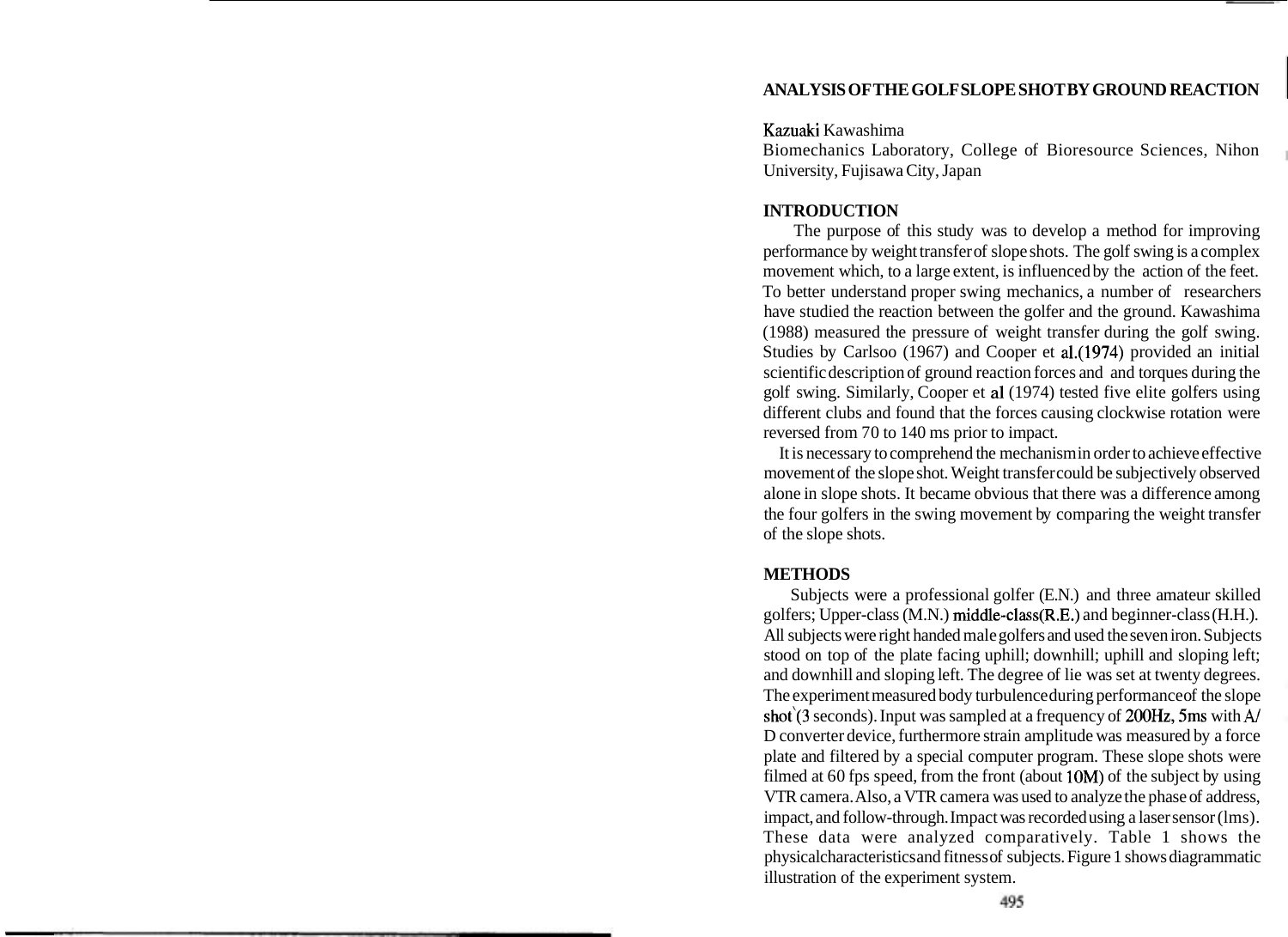| Parameter                           | Age                  | Mass<br>(N)                  | Grip                     |                          | <b>Back</b>              |                              | <b>HDCP</b>        | Career                                                 |
|-------------------------------------|----------------------|------------------------------|--------------------------|--------------------------|--------------------------|------------------------------|--------------------|--------------------------------------------------------|
|                                     | (ym.)                |                              | R                        | Strength $(N)$<br>L      |                          | Strength (N)                 | $(0-36)$           | (yrs.)                                                 |
| E.N.<br>M.N.<br>R.E.<br><b>H.H.</b> | 50<br>18<br>20<br>20 | 1.66<br>1.70<br>1.72<br>1.71 | 735<br>588<br>637<br>735 | 491<br>499<br>401<br>480 | 431<br>470<br>394<br>431 | 1421<br>1332<br>1264<br>1666 | 0<br>8<br>13<br>36 | 37 (PRO)<br>$($ U.C. $)$<br>8<br>13 $(M.C.)$<br>0.8(B) |

 $1 - 4 + 1 -$ 

**Note. PRO** - **Rofessional; U.C.** - **Upper Class; M.C.** - **Middle Class; B** - **Beginner** 





**Figure 1. The overall structure of the testing apparatus** 

alist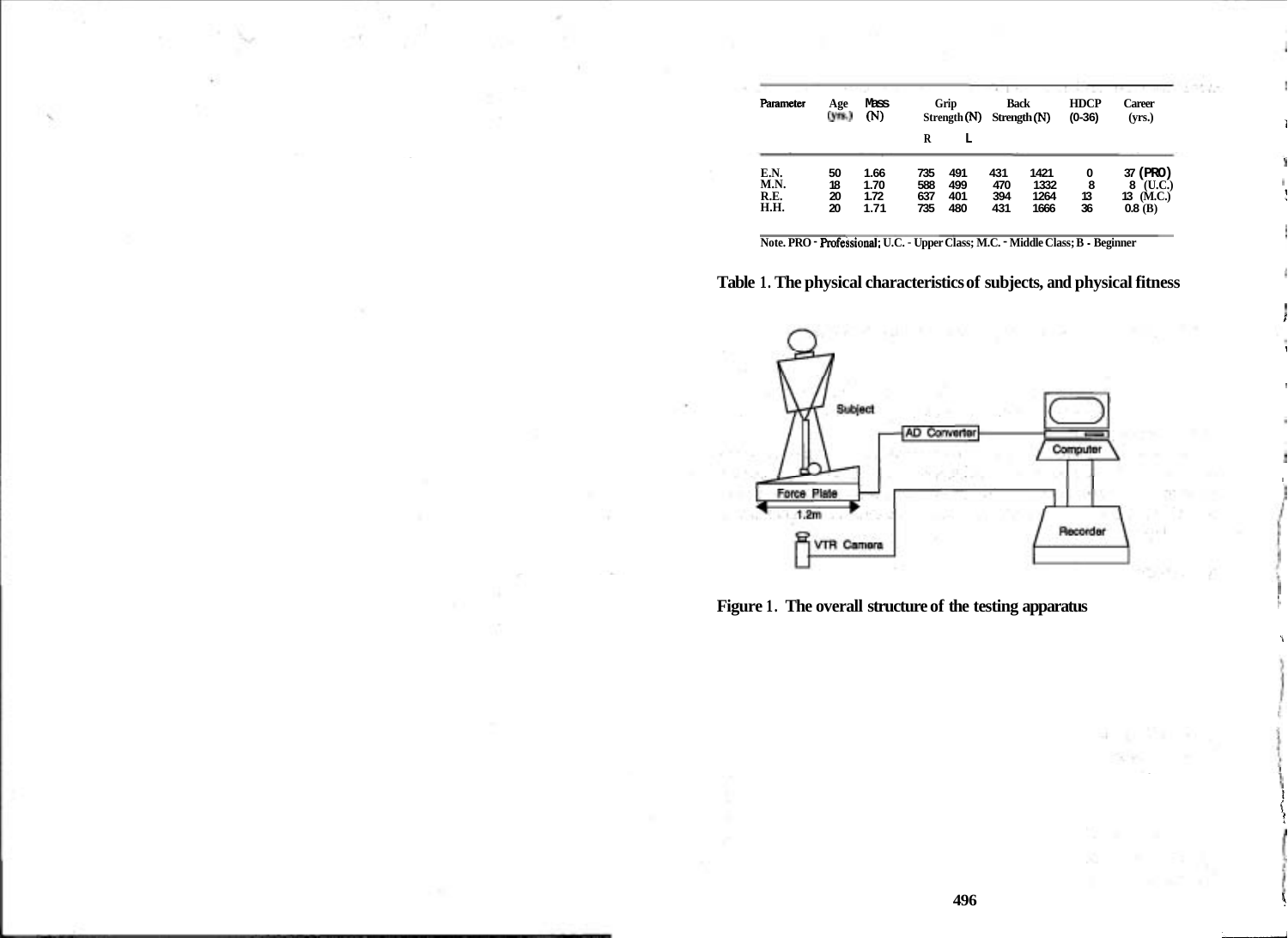### **RESULTS AND DISCUSSION**

Ÿ,

Table 2 shows path of the ground reaction values of the phase, while comparing slope shot during the golf shots. Figure 2 shows typical example of locus of ground reaction for the uphill lie, down hill lie, downhill lieof left, and uphill lie of left.

| Parameter                                                                          | $X$ Axis                                 | <b>Axis</b><br>Y                 | <b>Distance</b>              | Velocity                   | Area                     | Pressure                                         |
|------------------------------------------------------------------------------------|------------------------------------------|----------------------------------|------------------------------|----------------------------|--------------------------|--------------------------------------------------|
|                                                                                    | (mm)                                     | (mm)                             | (mm)                         | (mm/s)                     | (cm)်                    | (N) (N)                                          |
| Subj. EN<br>(Professional)<br>Uphill                                               |                                          |                                  |                              |                            |                          |                                                  |
| Downhill<br>Downhill(left)<br>Uphill(left)                                         | $-54.2$<br>$-135.7$<br>$-182.1$<br>114.0 | 135.8<br>147.0<br>130.6<br>109.0 | 2779<br>2536<br>3962<br>2401 | 962<br>845<br>1320<br>800  | 773<br>492<br>377<br>512 | 1421(168)<br>1323(151)<br>1234(142)<br>1195(141) |
| Subj. M.N.                                                                         |                                          |                                  |                              |                            |                          |                                                  |
| (Upper-class)<br>Uphill<br>Downhill<br>Downhill(left)<br>Uphill(left)              | $-46.2$<br>15.9<br>$-223.0$<br>203.0     | 63.5<br>165.8<br>100.9<br>139.5  | 2283<br>2774<br>2120<br>4694 | 761<br>924<br>706<br>1564  | 401<br>298<br>290<br>854 | 970(128)<br>1156(152)<br>1088(141)<br>1038(137)  |
| Subj. RE<br>(Middle-class)<br>Uphill<br>Downhill<br>Downhill(left)<br>Uphill(left) | $-6.5$<br>$-18.7$<br>$-236.0$<br>172.1   | 134.7<br>161.9<br>175.0<br>173.0 | 2983<br>2887<br>3042<br>3059 | 994<br>962<br>1014<br>1019 | 369<br>276<br>455<br>222 | 783(129)<br>852(150)<br>911(163)<br>725(130)     |
| Subj. H.H.<br>(Beginner)<br>Uphill<br>Downhill<br>Downhill(left)<br>Uphill(left)   | 2.0<br>$-52.0$<br>$-242.4$<br>145.0      | 118.0<br>192.8<br>166.7<br>150.3 | 2413<br>2744<br>2429<br>2458 | 804<br>914<br>807<br>819   | 476<br>622<br>678<br>296 | 1087(127)<br>1234(143)<br>1185(137)<br>1156(133) |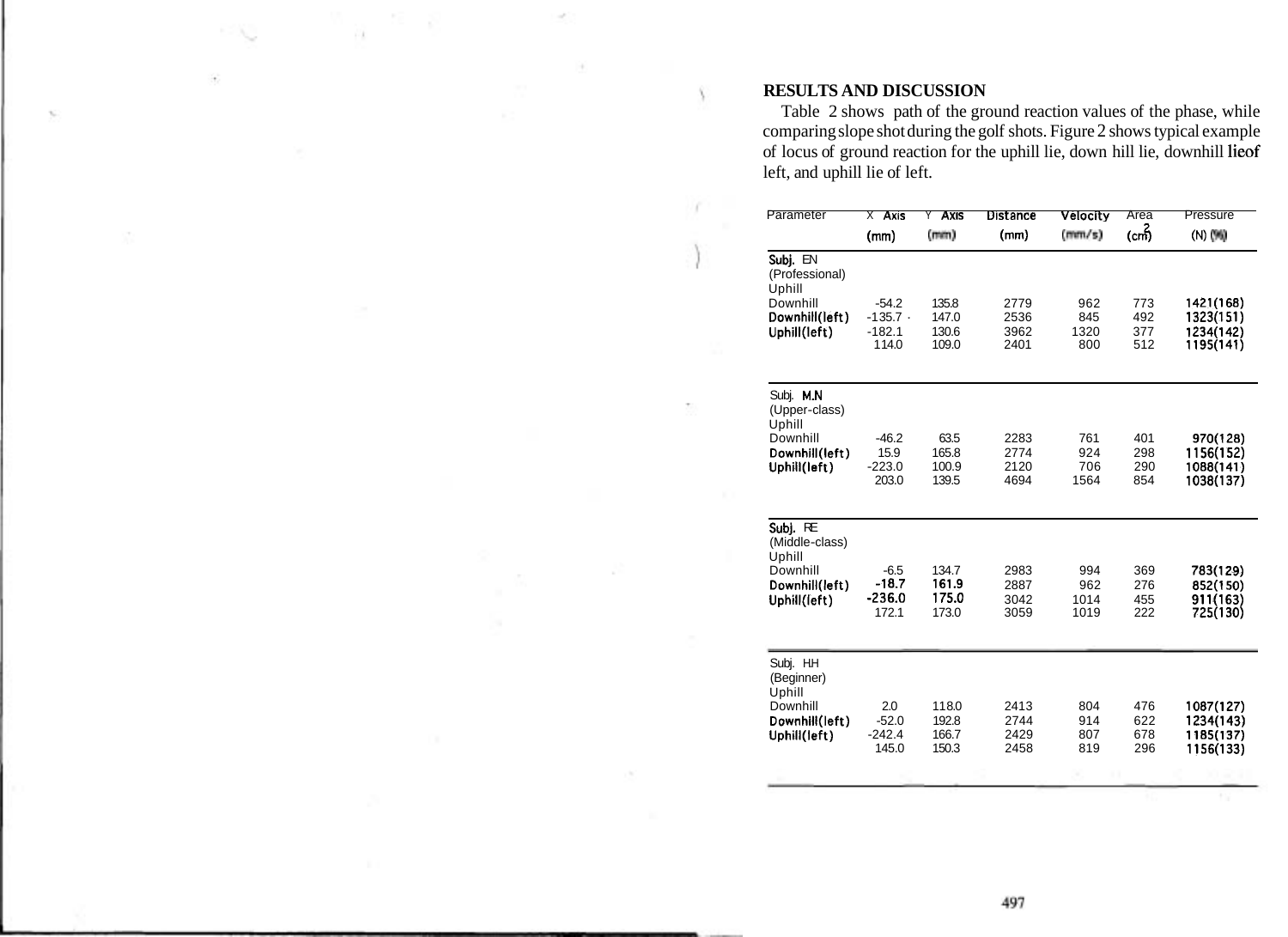

Figure 2. A typical example of locus of ground reaction uphill lie, down hill lie, downhill lie of left, and uphill lie of left.

As for the ground reaction force on an uphill lie, professional golfer E.N. had much larger path way of target foot than that of players of the upper-class M.N., middle-class R.E. and the beginner-class H.H. Theresultant of body weight transfer in the downhill lie were compared among four golfers. Professional golfer E.N. showed loci of weight transfer among the target foot and the center of stance. The center of vertical force by the downhill lie appeared at the orbit on target foot sole pressure of four subjects.

Professional golfer E.N was loaded comer point to a left foot by uphill lie and down hill lie of left. Because a slope shot is not flat of a stance an upper part of the body become instable. The orbits of transfer foot were